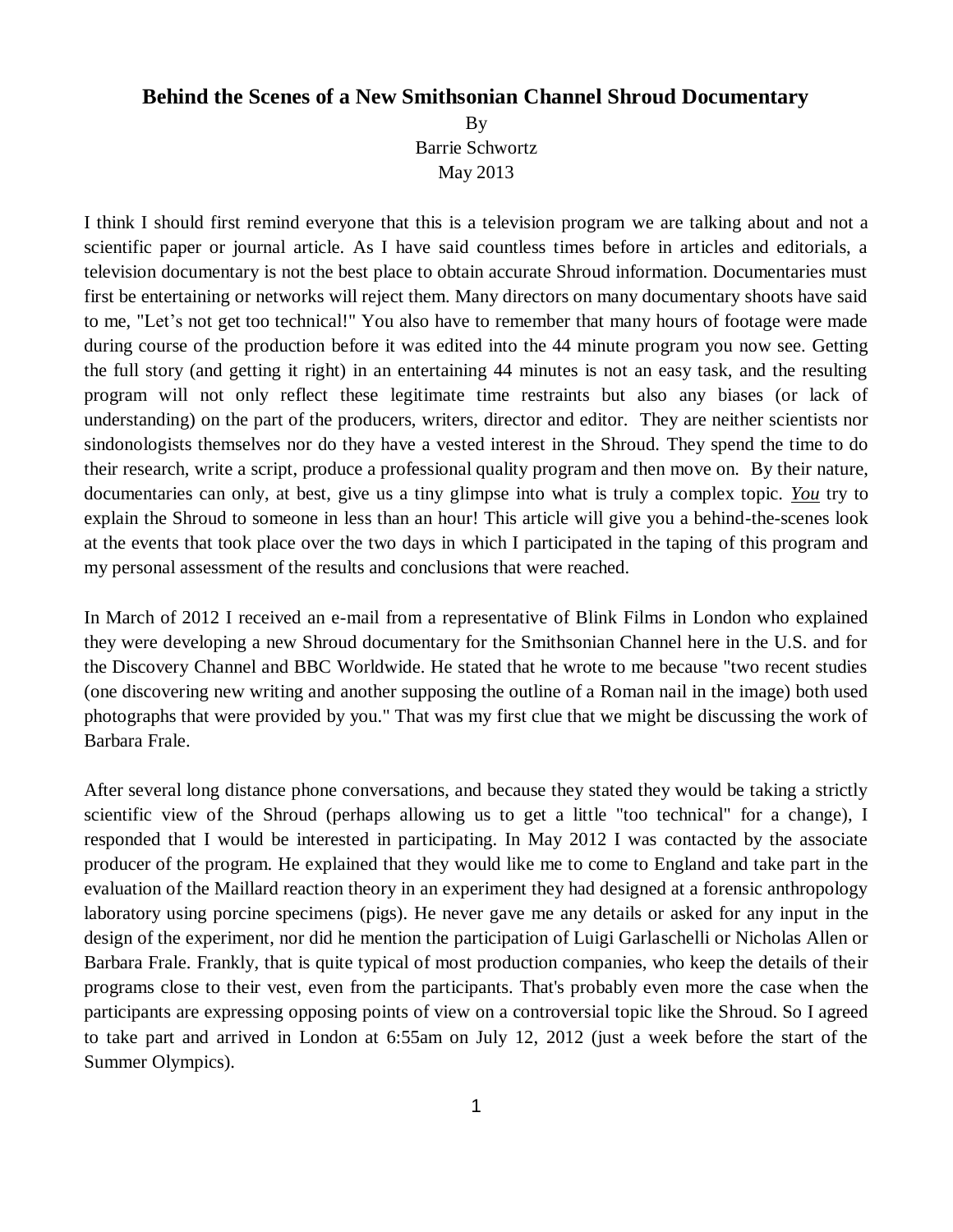After a brief rest and a meal (but no sleep), I was taken to the beautiful Crypt on the Green under the old (1792) St. James Clerkenwell Anglican Church in London. The old converted crypt in the basement is now used as a meeting hall for local events and as a studio for some film and video shoots, and was where the on-camera interview with me would be conducted. The questions they asked began to give me a clue as to the direction the program would take. They asked me about the work of Luigi Garlaschelli and what I thought of his results. They asked about the proto-photography theory of Nicholas Allen. They asked about the supposed inscriptions and "death certificate" claimed by Barbara Frale.

When the camera rolls and they ask you a question, you can't stop to consult your notes or check a web reference before answering. You must extemporaneously state the answer in a brief, concise and articulate manner. You simply do the best you can do and have to leave it at that, hoping the editor will be kind when he selects your sound bites. And this was all the more complicated by a lack of sleep and a trans-Atlantic airplane ride just a few hours behind me. Still, I spent three hours answering their many questions before we packed up and left rainy London for the three hour drive to the Salisbury Plain (famous for Stonehenge) and the town of Swindon, where the next part of the program would be taped.

Early the next morning, after my first good night's sleep in several days, we drove to a Ministry of Defense military installation in Shrivenham that housed the Cranfield Forensic Institute, where we met with Dr. Anna Williams, a Ph.D. forensic anthropologist and the director of the laboratory. She had agreed to help in the experiment by preparing and handling the porcine specimens and allowing the producers to tape the sequences at her facility. England has very strict rules about using animals for experiments outside of specially authorized facilities so this was one of the few places the experiment could be performed.

The first thing we taped that morning was in the outdoor area of the facility where two dead pigs had been placed, partially exposed to the elements, with the linen cloth samples draped over their sides. They were laid on the bare ground in a wood frame shed that was covered with a thin plastic film, but had open sides. It had been raining off and on for several days and the ground was soft and muddy and the humidity was quite high. There was also a steady breeze blowing which would seriously impact any type of gas diffusion and I immediately realized that this test was



completely inappropriate for comparison with the Shroud, since the body it had covered had been placed in a dry, sealed tomb. At that moment I had my first doubts that we would get any results at all. (Above: Dr. Anna Williams, her assistant and several crew members prepare to tape the decomposing pig sequences).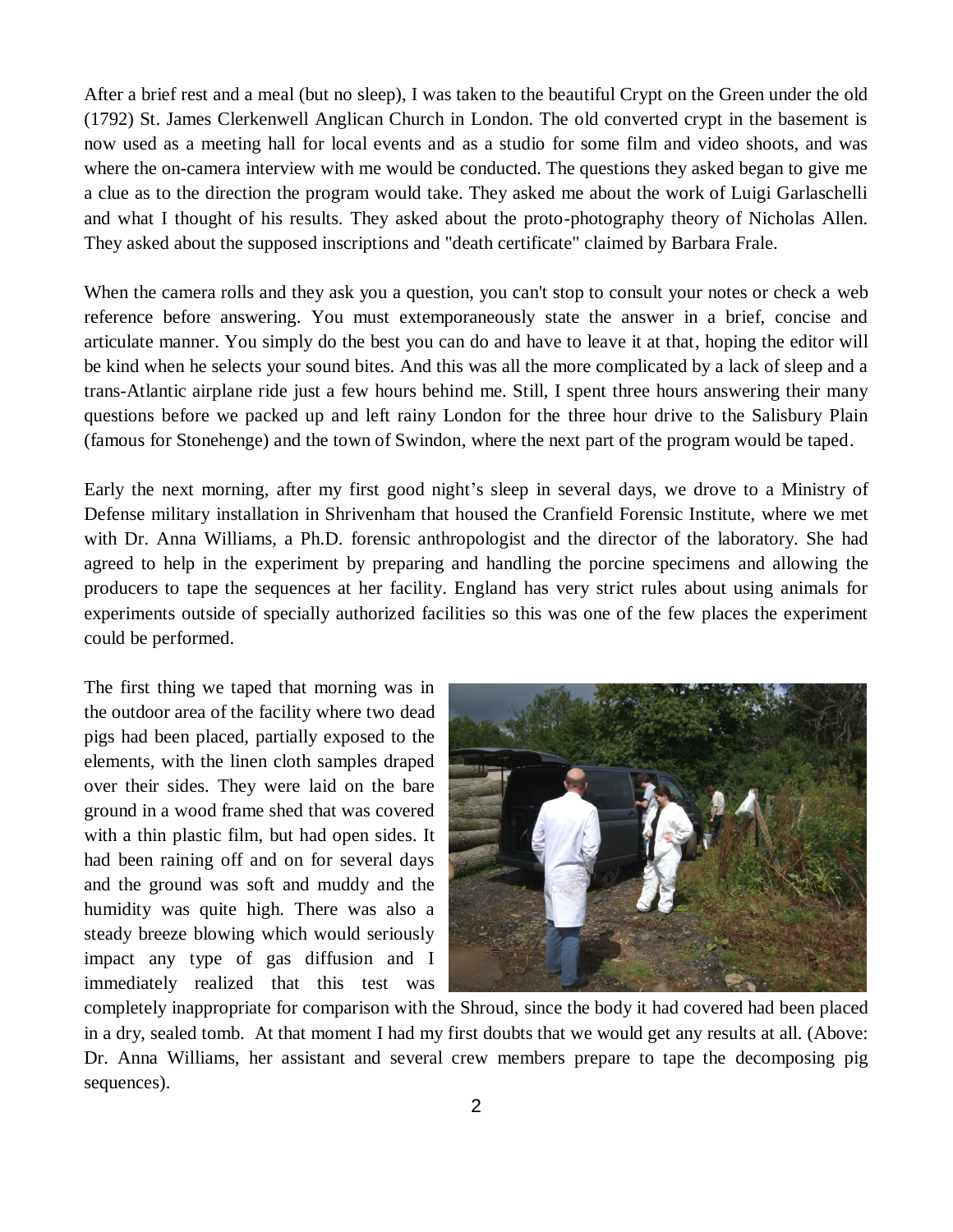The program producer explained that the linen had been made by a British textile expert following the ancient method of retting and manufacturing. He provided no further details and I never met the textile expert herself. After it was woven, half the material had been treated with saponaria officinalis or soapwort (based on the analysis of Ray Rogers in his proposed Maillard reaction theory) and the other half left untreated.

Dr. Williams explained that the covered pigs had now been lying outside for nearly two weeks but that some linen samples had been removed from them after three days. By the time I arrived, the two specimens were severely decomposed, covered with maggots and black beetles and exuding the terrible odor of decomposition. The remaining linen draped over the pigs was completely soaked through with bodily fluids from the corpses and I immediately informed the producers that those samples would not be valid for comparison with the Shroud, since the Shroud linen shows no signs of liquid decomposition. That left only the linen samples that had been removed after three days as viable samples to test.

After taping the exterior scenes around the pigs, we went back to Dr. William's laboratory to examine the three-day linen samples she had removed earlier. I was very pleased when the director told me the first test we would perform on the samples was a repeat of Rogers' ammonia experiment, in which a drop of ammonia is placed on both saponaria treated and untreated linen samples. The ammonia evaporated and disappeared from the untreated sample, leaving no stain or mark. The test on the saponaria treated sample resulted in a yellow stain where the ammonia drop was placed, which remained permanently visible after the sample had dried, corroborating Rogers' observations exactly. This experiment was well documented in the program. Remember that an important part of the scientific method is repeatability, so I was encouraged by these results.

Next we examined the three-day porcine samples for any staining or images. These were cut into approximately 12" x 18" pieces, but there was no indication of where on the pigs the linen had lain. Remember that I was not present when these were put in place or removed. However, from watching the program, it appears these were placed on the flank of the pig. Unfortunately, there are no



prominent features in that area of the pig's anatomy that might create any kind of image on the linen. Obviously, it would have been ideal to place the linen over the pig's face and snout where more complex physical contours exist. For that, and the other reasons already stated, I understood from the outset that we were unlikely to see any imaging taking place on these samples.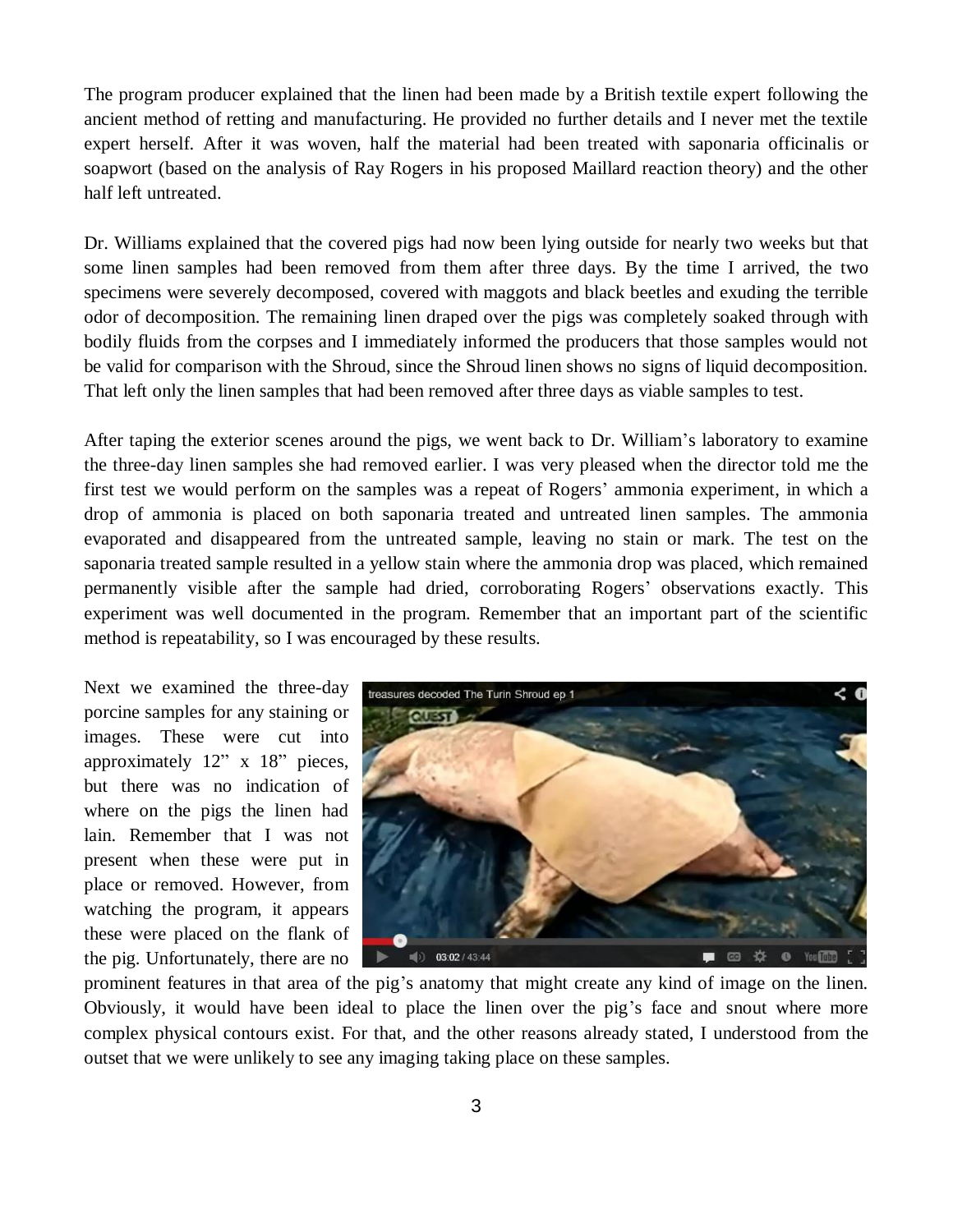All that remained was for us to examine the treated linen samples to determine if there was any type of staining or discolorations on the surface fibers. Fortunately, there was a nice microscope and computer system in the lab that I was permitted to use to examine the samples. I set up the scope and Dr. Williams and I spent some time looking at the samples on the computer screen (and grabbing digital frames for the producers to use in the program itself). It was quickly apparent that some of the outer fibers of the saponaria treated samples showed a yellow surface discoloration, consistent with the Mark Evans photomicrographs of the Shroud made in 1978. The untreated samples did not. This was not just my opinion, but that of Dr. Williams herself. Sadly, none of her comments (which were all videotaped) made it into the final edited version. Truthfully, at the time I was quite pleased that she immediately saw and identified the discoloration and was looking forward to seeing her comments included in the program. I was disappointed to find them absent, because I didn't want the program to give the impression that it was only me that could see the results. We all did.

After making these observations, we all agreed that we could conclude a Maillard reaction prompted by a decomposing body could indeed cause such a discoloration effect on saponaria treated linen. Although we didn't create an image, we certainly could see the surface coloration on the linen fibers. I thought at that point we were finished, but then the producers popped their next surprise on me.

They brought out several wrapped packages, opened them up and showed me some image samples on linen that had been provided to them by Nicholas Allen and Luigi Garlaschelli, each representing their own individual techniques for "duplicating" the Shroud's image. Frankly, to my reasonably well-trained eye, neither looked anything like the actual image on the Shroud. I have been fortunate to see the actual cloth on four different occasions in my lifetime and of course, in 1978, I photographed it and studied it up close and personal for five days and nights. You become pretty familiar with an image after studying it for 35 years!

The only legitimate and scientific comparison I could make of these samples was with the microscope, so I subjected them to the same examination I had given the porcine sample. Using the same magnification and lighting, we started with the Garlaschelli sample and it only took a few seconds to see the dramatic differences between his results and the image on the Shroud. The fibers in his results were stained dark brown and red and the stains had a shiny, metallic-like reflective quality and covered more than just the surface of the fibers. Dr. Williams commented immediately that this was dramatically different than the Shroud image and we all agreed. Once again we grabbed frames for the producer's use in the program. Sadly, they did not allow me to keep a set of the photomicrographs we took, since they apparently would have needed written approval in advance from both Allen and Garlaschelli.

Next we examined Nicholas Allen's sample. We could clearly see a difference between the Shroud image and his results, which covered more than the surface of the fibers and permeated deep into the weave of the fabric, but were more yellow in color and more subtle and less defined than Garlaschelli's results. Again Dr. Williams stated she could see a difference and once again, we all agreed. When we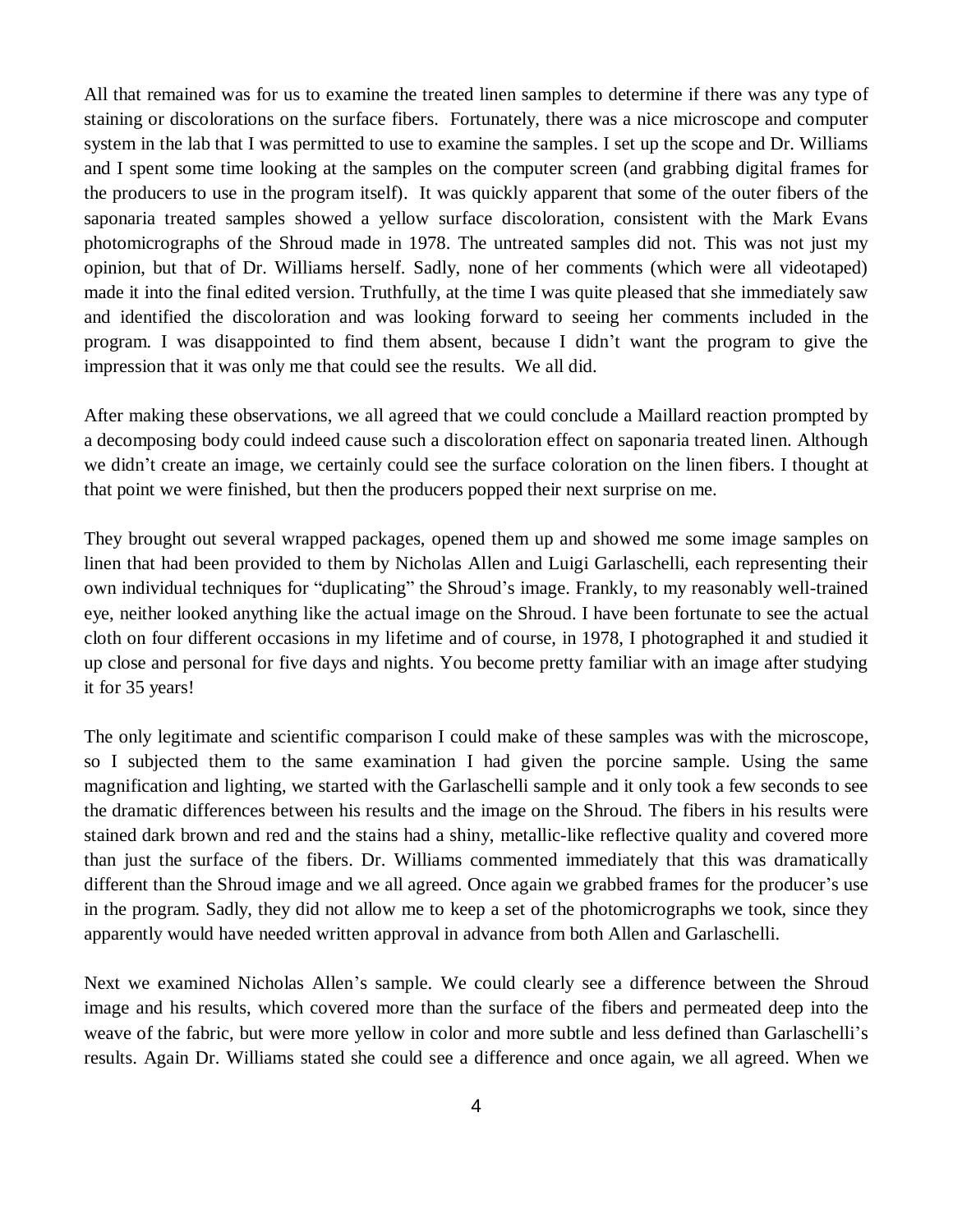completed this final examination, the director called, "It's a wrap" and that was it. My involvement in the program was over.

After loading all the equipment into our vehicles, we made the 3 hour drive back to London, where I was dropped off at a hotel not far from Heathrow airport. The following morning I was on a plane back to the U.S. and had no further contact with the producers, other than to provide them with the still images from our collections that they had chosen to use in their program. Ironically, the program aired in Australia around Easter time and more recently in the U.K., but I didn't see the finished program until just last week, on May 16, 2013, when I received a DVD copy in the mail from Blink Films. The program has yet to air in the U.S. (as far as I know).

So, in the end, what did it all accomplish? Did we *prove* anything? The Maillard reaction experiment was not properly carried out to test for image formation, due to the incorrect environment in which the pigs were placed and perhaps, the manufacture, treatment and placement of the linen samples themselves. Consequently, there was no way to fairly compare the Maillard results with Allen and Garlaschelli's finished images, except under the microscope. That is not really a very comprehensive comparison in my opinion, but the only one that was available to me.

Had I known in advance that was their plan, I could have easily provided a set of guidelines that might have helped them better design their experiment. However, with their limited time and budget and the restrictions in England on doing animal experiments, that might not have been possible anyway.

One particular frustration I personally had with the program was that the proto-photography theory was even brought up again. I believed it had been put to rest years ago and could easily have provided the producers with my 2000 article, [Is the Shroud of Turin a Medieval Photograph?](http://www.shroud.com/pdfs/orvieto.pdf) I definitely would have recommended a detailed comparison of Allen's camera obscura results directly to the global image on the Shroud itself to see the dramatic and obvious differences. If the overall results are not consistent with the Shroud's actual image properties, then microscopic comparison becomes irrelevant.

Just because the raw materials existed in medieval times that might have allowed for the creation of such a photographic image, doesn't mean that the state of human knowledge had advanced far enough at that time for someone to actually do so. We know that silicon existed in the medieval era, but no one at that time had the knowledge to turn it into computer chips! And not one bit of silver was found on the Shroud using sophisticated and sensitive spectral analyses. STURP certainly would have found some traces of silver had the entire Shroud ever been coated with a silver based light sensitive emulsion. Of course, I had no advance warning that we would be dealing with Allen or Garlaschelli's work. This was not really a scientific endeavor after all, but rather, the making of a science oriented television program.

Yet the program was still able to accomplish two things that I consider to be of some value. First, we were able to repeat Rogers' ammonia experiment and ultimately obtained the exact same results. Repeatability is important in science. We were also able to demonstrate that saponaria treated linen